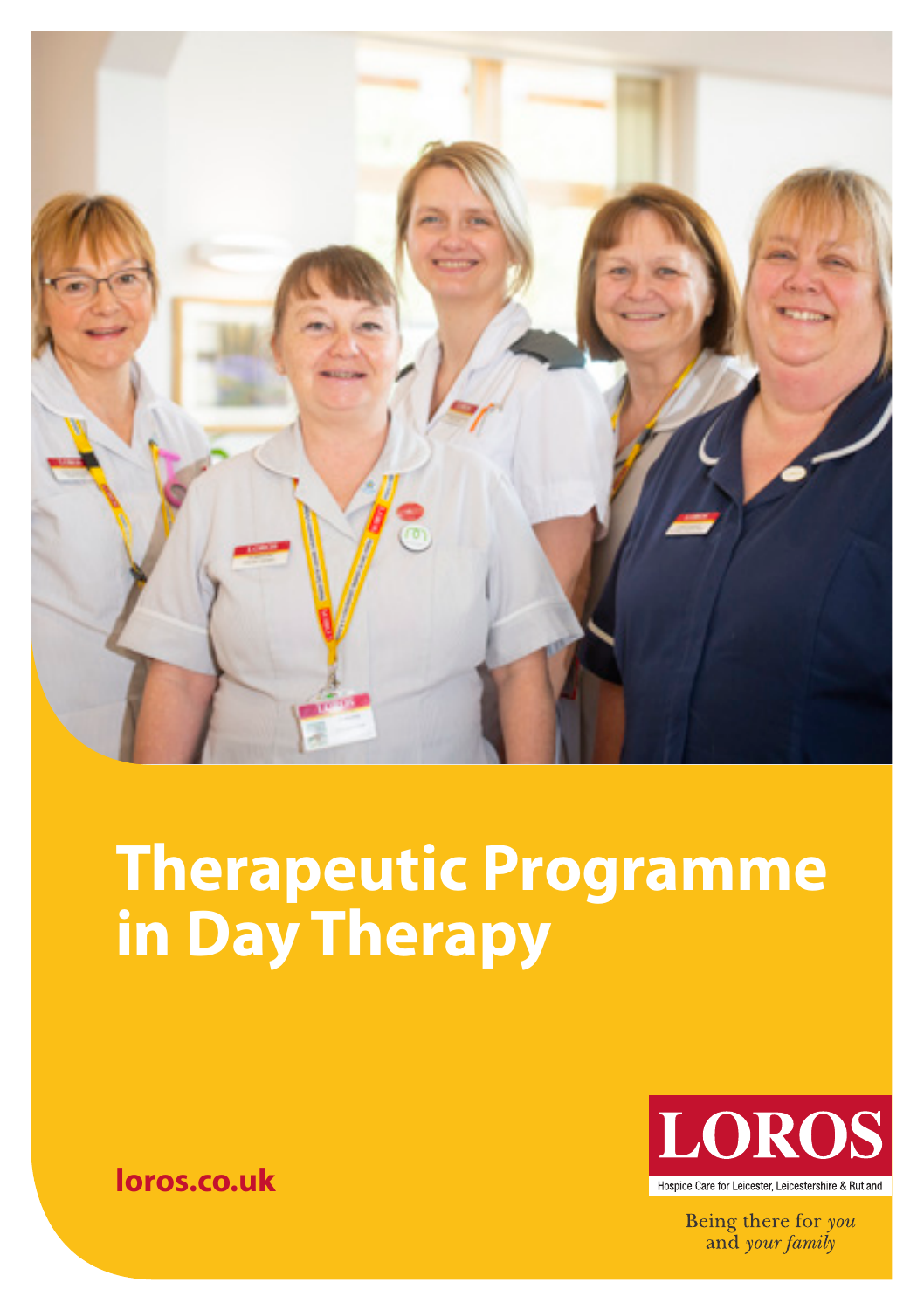## **Day Therapy aims to provide high quality holistic care and support**

#### **Aim of the programme**

To enhance your quality of life through therapeutic and wellbeing sessions.

#### **What does the programme involve?**

10 therapeutic sessions will be offered over a 20 week period.

The programme takes place at LOROS in the Day Therapy Unit on alternate Tuesdays. The programme can be started at any point (following a referral). However, if you miss a session this cannot be revisited at a later time. The 10 therapeutic sessions available are:

Please note these sessions may be subject to change.

#### **What does a typical therapeutic day look like?**

| 10am<br>10-11am | Arrive<br>Meet the registered<br>nurse and complete an<br>individual assessment |
|-----------------|---------------------------------------------------------------------------------|
| 11-12 noon      | Therapeutic sessions                                                            |
| 12.30pm         | Lunch                                                                           |
| 1.30pm          | Opportunity to                                                                  |
|                 | participate in a                                                                |
|                 | social activity and                                                             |
|                 | complementary                                                                   |
|                 | therapy session/group                                                           |
|                 | relaxation                                                                      |
|                 | Home                                                                            |

- Keeping active
- Conserving energy
- Creative thoughts
- Mindfulness
- Advance care planning/decision making
- Spiritual wellbeing
- Nutrition and eating well
- Looking after your medicines
- Community support available at home
- Anxiety and mood

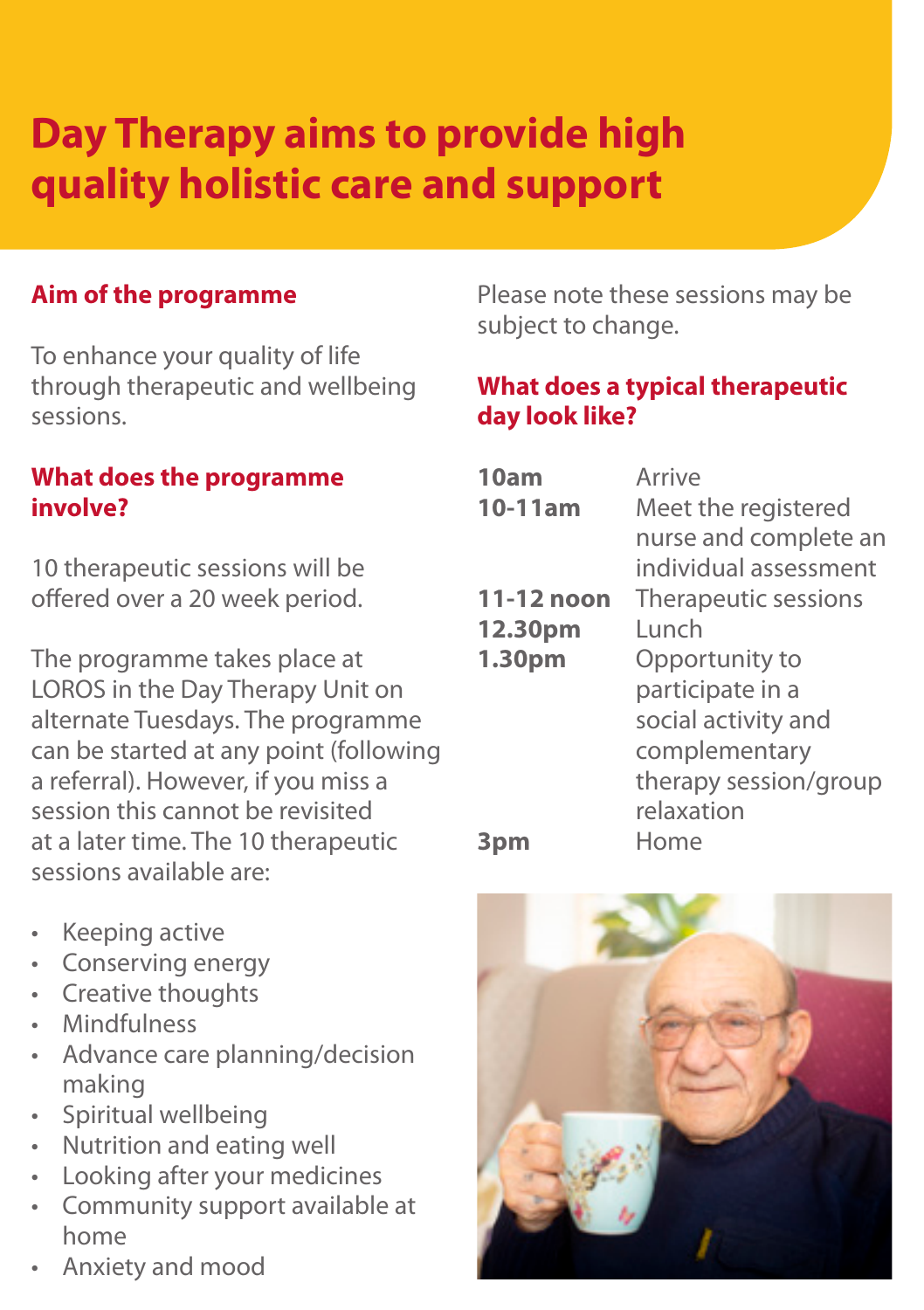

Our team will also be able to offer help with managing symptoms and also provide emotional support.

#### **Who can attend the programme?**

- Patients who have a progressive life-limiting illness
- Patients who have specialist palliative care needs
- Patients who are willing to make a commitment to participate in the 20 week programme
- Patients who are independently mobile and have access to their own transport or are able to get in/out of a volunteer's car

#### **What to expect at the end of the 20 week period**

Following completion of the 10 sessions; the aim is to discharge you from the Day Therapy service. However, if appropriate, patients can be considered for a further 8 sessions of day therapy.

#### **How to access the Therapeutic Day Therapy Programme**

Referrals can be made by your GP, Macmillan nurse, LOROS clinical nurse specialist, palliative care team or other health professionals involved in your care.

Once a referral is received this will be reviewed by one of our senior nurses in day therapy and you will be invited to meet a member of the team for an individual based assessment.